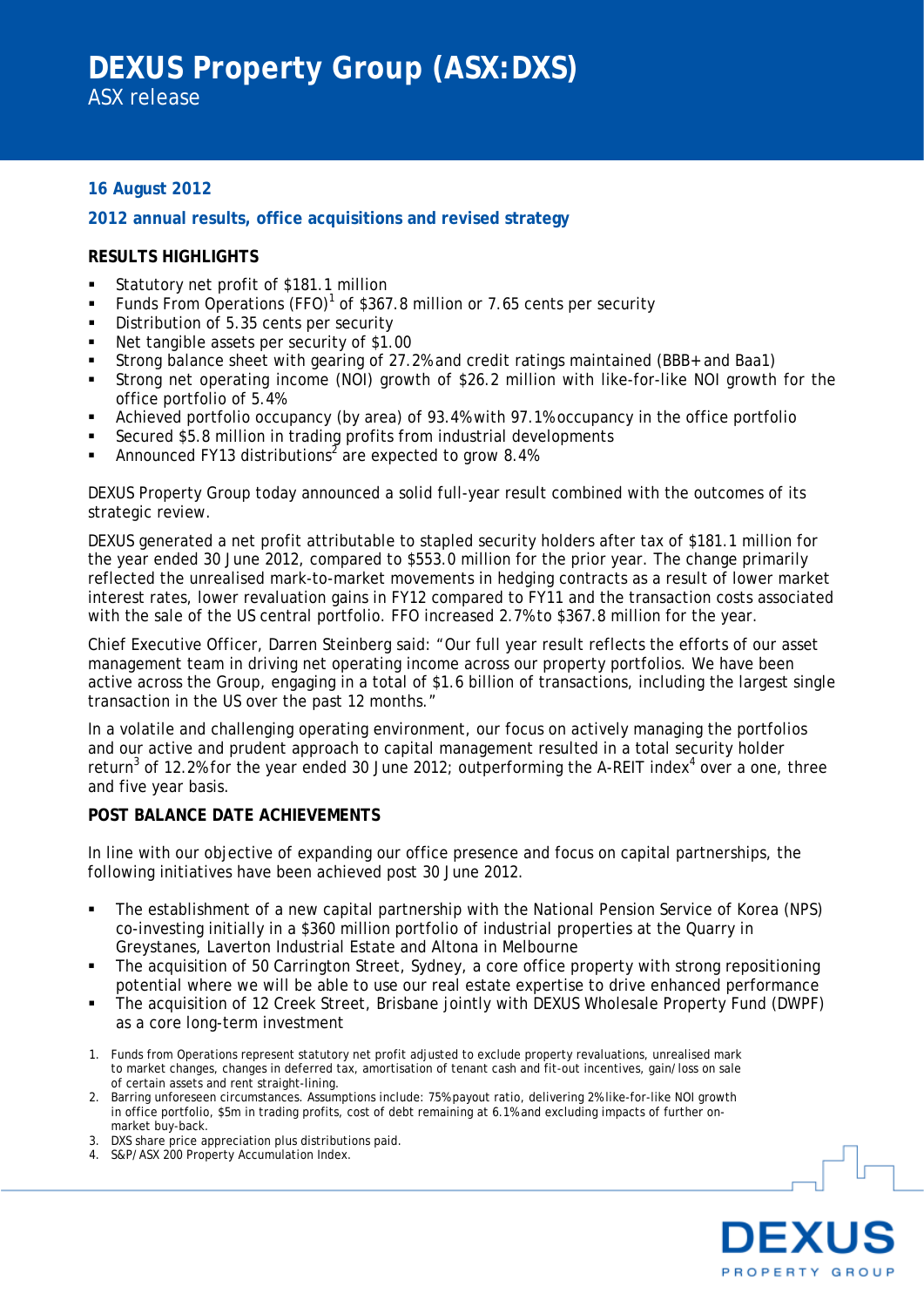### **FINANCIAL RESULTS**

- 
- 
- 
- 
- 

 Statutory net profit: \$181.1 million (2011: \$553.0 million) FFO: \$367.8 million (2011: \$358.0 million) FFO per security: 7.65 cents (2011: 7.40 cents) Distribution per security: 5.35 cents (2011: 5.18 cents) Total assets: \$7.4 billion (2011: \$8.0 billion)

Chief Financial Officer, Craig Mitchell said: "The increase in FFO per security to 7.65 cents was underpinned by the strong performance in the office portfolio, like-for-like NOI growth of 3.3% across the Group and a reduced cost of funds."

Distribution per security was 5.35 cents for the year, up 3.3%, and the final distribution for the six months ended 30 June 2012 of 2.68 cents per security will be paid to security holders on 31 August 2012. NTA reduced 0.8 cents per security to \$1.00 as at 30 June 2012.

### **CAPITAL MANAGEMENT**

During the year \$850 million of debt facilities were refinanced, at margins below 2%. Following the sale of the US central portfolio on 21 June 2012, a restructure of US debt facilities was undertaken, including pre-paying certain debt obligations and unwinding various interest rate swaps associated with the US funding. An on-market securities buy-back program commenced in April 2012 for up to \$200 million of securities and 35% of this target has been completed to date. The \$204 million in Real-estate perpetual ExchanNgeable sTep-up Securities (RENTS) were repurchased on 29 June 2012, prior to the step up date, resulting in the wind-up and de-listing of the DEXUS RENTS Trust.

The weighted average cost of funds reduced by 50bps from 6.6% to 6.1% and the average duration of debt was maintained at 4.2 years at 30 June 2012. Gearing was 27.2%, well below the Group's target range of 30-40%. The Group is comfortably inside all covenant limits and our credit ratings of Baa1 and BBB+, both with stable outlooks, were reaffirmed during the year.

Craig Mitchell said: "Over the next 12 months we have no debt facilities maturing and, with current undrawn debt of approximately \$600 million, we are well positioned to respond to any changes in debt markets and also have the capacity to redeploy funds into value enhancing acquisitions."

### **Change to distribution payout policy**

The completion of the NABERS Energy upgrade program and the sale of the capital intensive US central portfolio resulted in the announcement in April 2012 of a change to the distribution policy, effective from FY13. Under the new policy DEXUS will distribute between 70% and 80% of FFO, in line with free cash flows, with the expectation that over time the average payout ratio will be around 75% of FFO.

#### **PORTFOLIO TRANSACTIONS**

DEXUS completed \$1.6 billion of property transactions during the year. The single largest transaction was the US\$770 million (A\$771.1 million) sale of the US central portfolio, comprising 65 industrial properties. The Group was also successful in selling 71% of the European portfolio during the year for €82 million (A\$107.5 million), which comprised lower quality industrial properties with large capital expenditure requirements and short lease terms. The remaining six properties are currently being marketed for sale and include one in Germany and five in France and the target is to divest these properties during FY13.

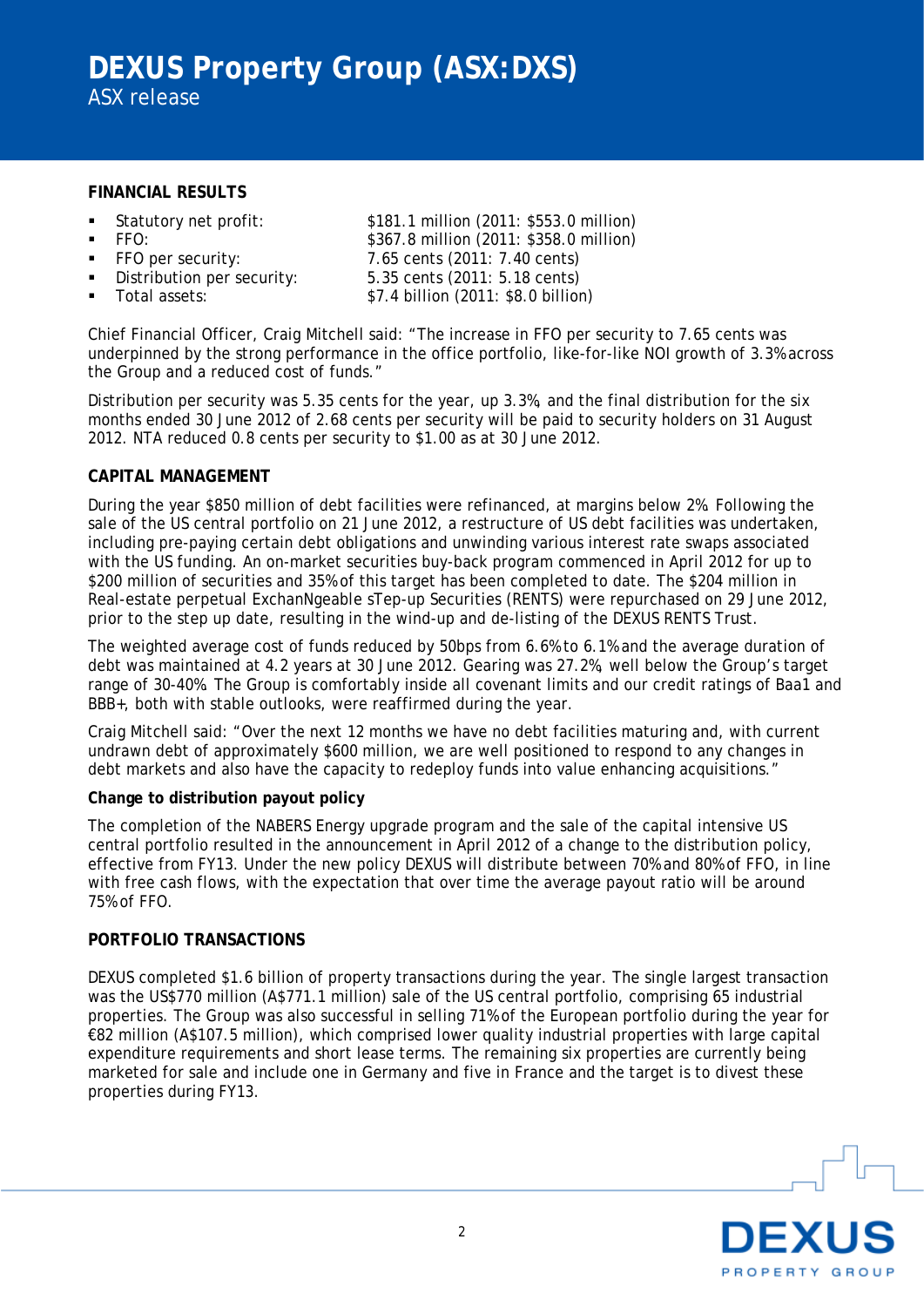### **Post balance date office acquisitions in Sydney and Brisbane**

Darren Steinberg said: "We are pleased to announce today that we have exchanged contracts to acquire two quality office properties at 50 Carrington Street in Sydney and 12 Creek Street in Brisbane, in line with our revised strategy of increasing our investment in Australian office."

50 Carrington Street, Sydney has been acquired for \$58.5 million (excluding acquisition costs) or \$5,180 per square metre which is well below replacement value, representing an acquisition capitalisation rate of 8.0%. The office property is a 15-level building providing 10,920sqm of office accommodation and 372sqm of ground floor retail space. The property features a flexible floor plate design with the ability to occupy part of a floor or two contiguous and interconnecting floors. It is located within the core precinct of the Sydney CBD overlooking Wynyard Park, approximately 100 metres from Martin Place. The property is currently 61.3% leased, has a WALE of 2.2 years and a 3.0 star NABERS Energy rating. The property has been acquired off-market from the Retail Employees Superannuation Trust (REST) and is expected to settle on 30 November 2012.

12 Creek Street, Brisbane has been acquired in an equal 50% joint venture with DWPF for \$241.6 million (excluding acquisition costs), representing an acquisition capitalisation rate of 7.75%. Known as the 'Blue Tower' the property is a prime A-Grade office complex comprising a 34-level office tower and an adjoining two level annex building, providing 32,227sqm of office accommodation.12 Creek Street is located in the heart of Brisbane's financial district, 'The Golden Triangle' and has recently been significantly upgraded to maintain its position as one of Brisbane's prime grade core assets. The property is currently 94.6% leased, has a WALE of 4.5 years and has a 2.5 star NABERS Energy rating and a 4.0 star NABERS Water rating. The property has been acquired from Australian Property Growth Fund and is expected to settle on 31 October 2012.

Darren Steinberg said: "Both of these acquisitions are accretive to investor returns, improve our office portfolio's geographic and tenant diversification and will be funded from existing debt facilities. These acquisitions satisfy our target criteria in terms of sector, markets and asset type, in line with our revised strategy. 50 Carrington Street was a compelling opportunity for us to acquire a well located boutique office property within the Sydney CBD and reposition the property through more effective leasing, refurbishment and improving the NABERS ratings. 12 Creek Street has been acquired jointly with our third party fund, DWPF, and is a prime quality property in a core market, increasing our presence in the Brisbane CBD office market which has favourable underlying growth forecasts."

Further details relating to the properties and impact to the Group are included in **Appendix 1**.

## **PORTFOLIO RESULTS**

|                                                       | Office | Industrial | US industrial <sup>1</sup> | Total |
|-------------------------------------------------------|--------|------------|----------------------------|-------|
| Occupancy (% by area)                                 | 97.1   | 91.7       | 97.1                       | 93.4  |
| Occupancy (% by income)                               | 96.8   | 92.8       | 98.2                       | 95.8  |
| Tenant retention (%)                                  | 66     | 59         | 66                         |       |
| WALE (by income in years)                             | 4.9    | 4.4        | 4.4                        | 4.7   |
| Like-for-like NOI growth (%)                          | 5.4    | (1.6)      | 3.8                        | 3.3   |
| Average capitalisation rate (%)                       | 7.30   | 8.59       | 6.32                       | 7.51  |
| Total return - 1 year (%)                             | 9.5    | 8.0        | 10.0                       |       |
| <sup>1</sup> US industrial west coast portfolio only. |        |            |                            |       |

## **Key portfolio metrics as at 30 June 2012**

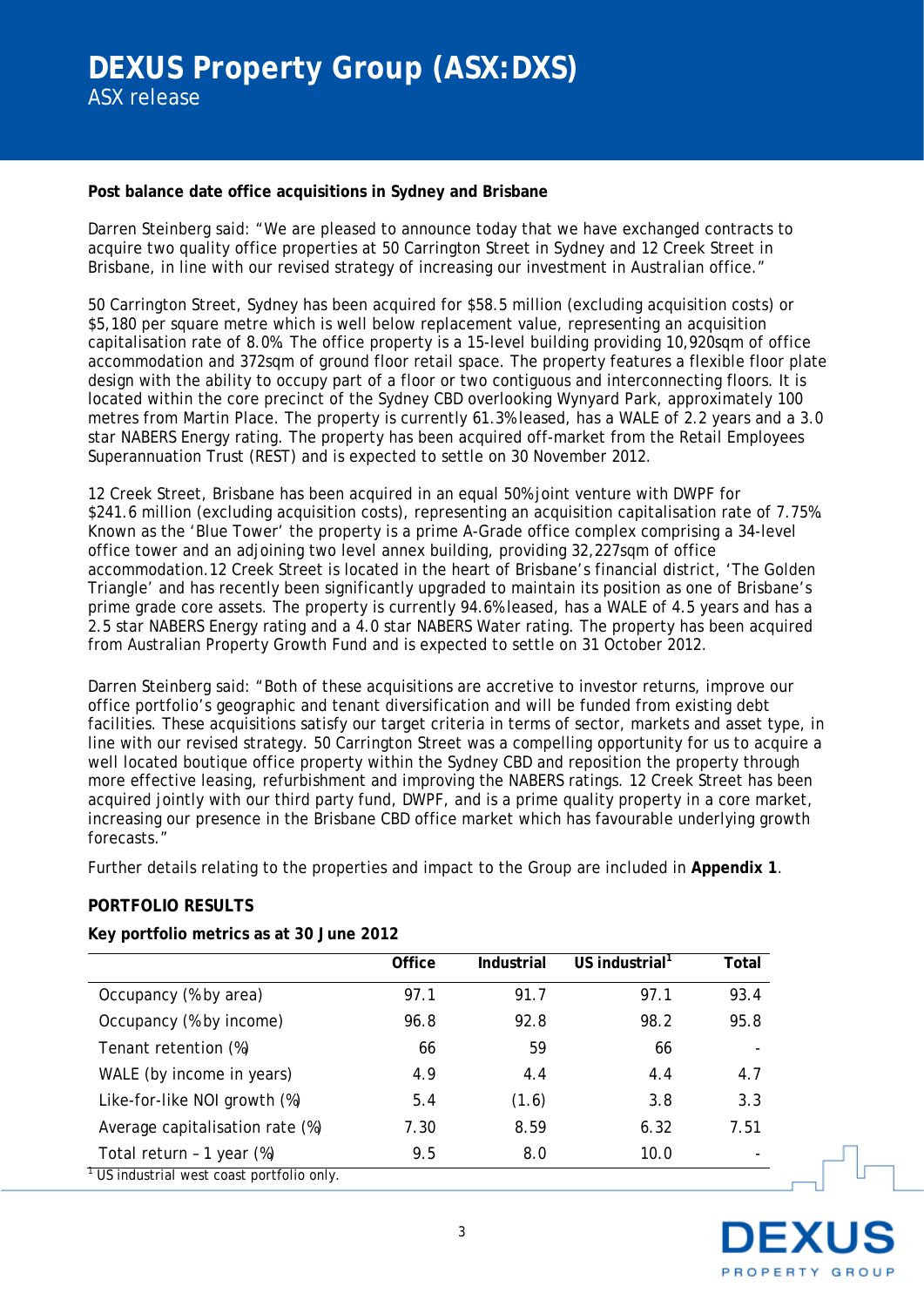### **Office**

- 
- Like-for-like NOI growth: 5.4% (2011: 3.3%)
- 
- Weighted average lease expiry (by income):

 Portfolio value: \$4.7 billion (2011: \$4.5 billion) Occupancy (by area/income): 97.1%/96.8% (2011: 96.2%/95.3%)<br>Weighted average lease expiry (by income): 4.9 years (2011: 5.3 years)

Net operating income increased by \$34.6 million (up 13.6%) to \$289.8 million (2011: \$255.2 million) driven by strong like-for-like NOI growth of 5.4% and the completion of the Bligh and Albert Street developments. New leases completed during the year achieved average rental increases of 4.6%.

Occupancy by area for the office portfolio was strong at 97.1% (2011: 96.2%), up 0.9% and 4.9% higher than the national average of 92.2%<sup>6</sup>. Developments at 1 Bligh Street Sydney and 123 Albert Street Brisbane, which were completed in July 2011, are 90% and 99% committed respectively.

During the year we leased over 75,600sqm of space which includes securing heads of agreement over 19,000sqm. The stand-out success was securing a new Government tenant, with no downtime, at Garema Court in Canberra. Subdued tenant demand in the Sydney and Melbourne office markets and global economic uncertainty have seen tenants tending to remain in existing premises and, in some cases, downsize their office space requirements. While this has led to some upward pressure on incentives, our proactive approach to leasing has seen only a slight increase in incentives (excluding development leasing) to 17.3%, for leases executed during FY12 (2011: 16.0%).

The office portfolio capital value increased \$168.7 million to \$4.7 billion for the year (2011: \$4.5 billion) and the weighted average capitalisation rate for the portfolio tightened by 7bps to 7.30% at 30 June 2012.

### **Industrial**

- 
- Like-for-like NOI change:  $-1.6\%$  (2011: 1.1%)
- 
- Weighted average lease expiry (by income): 4.4 years (2011: 4.7 years)

 Portfolio value: \$1.7 billion (2011: \$1.6 billion) Occupancy (by area/income): 91.7%/92.8% (2011: 96.2%/95.1%)

In an active year for our Australian industrial portfolio we leased over 300,000sqm of industrial space including 195,000sqm within the stable portfolio (representing 17% of total portfolio area) and over 105,000sqm in developments.

Net operating income increased by \$3.6 million (up 3.1%) to \$120.0 million (2011: \$116.4 million), primarily as a result of the completion of eight developments during the year. Like-for-like NOI was down 1.6% primarily due to the vacancy of Garigal Road, Belrose where the sale was postponed.

Occupancy by area fell to 91.7% (2011: 96.2%) with the departure of Elders at Gillman on 30 June 2012 (6% of portfolio NLA) however, post 30 June 2012, 57% of this space is now leased or is secured under heads of agreement, at rents averaging 34% higher than prior rents.

During the year we completed eight industrial development projects delivering over 120,000sqm with a total cost of \$144.1 million and a yield on cost of 9.1%. Developments leased to Loscam at Laverton and DB Schenker at Erskine Park<sup>5</sup> were sold, delivering \$5.8 million in trading profits for the year; exceeding the trading profit target of \$4.0 million.

We are currently undertaking five developments with a total project cost of \$99.1 million over 75,285sqm with 21,140sqm leased to date and a further 10,300sqm under heads of agreement.

The Australian industrial portfolio capital value remained relatively stable for the year with the weighted average capitalisation rate tightening by 5bps to 8.59% at 30 June 2012.

5. Including land parcels.

6. JLL national CBD vacancy.

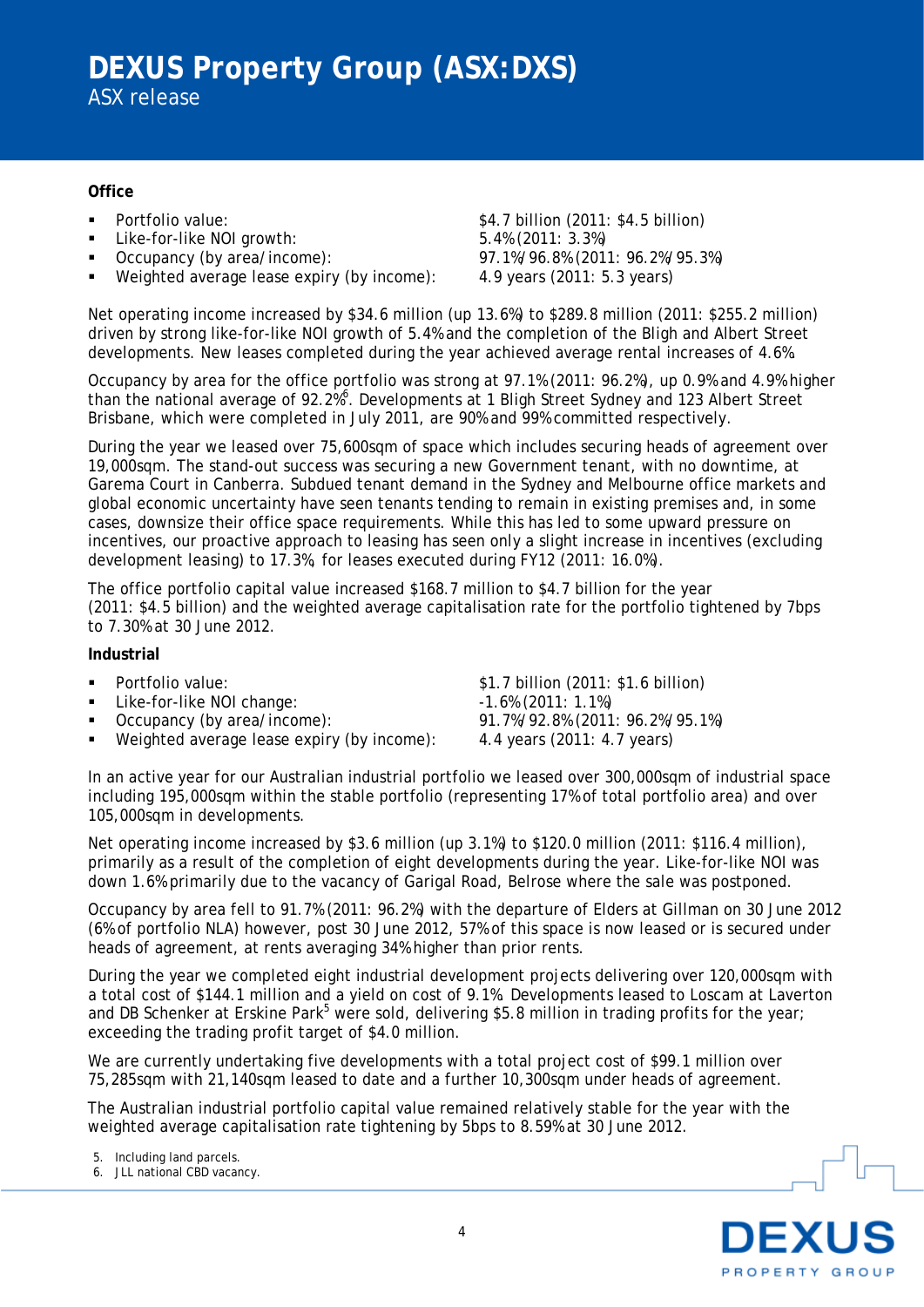### **US industrial**

- Portfolio value<sup>7</sup>:
- 
- **Like-for-like NOI growth<sup>7</sup>:**<br>**Occupancy<sup>7</sup> (by area/income):**
- Weighted average lease expiry<sup>7</sup> (by income): 4.4 years (2011: 4.5 years)

US\$549.5 million or A\$539.2 million (2011: US\$490.8 million or A\$457.0 million) : 3.8% (2011: 3.3%) Occupancy<sup>7</sup> (by area/income): 97.1%/98.2% (2011: 97.7%/97.4%)

Following the settlement of the US central portfolio, DEXUS now owns and manages 24 industrial properties over 6.8 million square feet in the west coast industrial markets and three land parcels in Texas. As a consequence of the strategic review the residual portfolio is deemed non-core and an exit strategy will be progressed over the next 12 to 24 months.

Net operating income declined US\$1.5 million to US\$77.1 million (2011: US\$78.6m) due to property transactions including the sale of the central portfolio which settled before year end, on 21 June 2012. Like-for-like NOI growth for the remaining core west coast portfolio was strong at 3.8%.

During the year a total of 184 leases were executed, totalling 5.4 million square feet, or 23% of total lettable area. Following the internalisation of leasing management of the central portfolio in June 2011, occupancy for the central portfolio was improved by 10.3% to 89.7% prior to its sale. Occupancy for the US industrial portfolio at 30 June 2012 is 97.1%, in line with the prior year occupancy of 97.7% for the core west coast portfolio.

The US industrial portfolio capital value increased on a like-for-like basis to US\$549.5 million for the year (2011: US\$490.8 million) adjusted for the sale of 70 properties. The weighted average capitalisation rate for the portfolio tightened by 30bps to 6.32% at 30 June 2012.

## **THIRD PARTY FUNDS MANAGEMENT**

The Group's third party funds management business comprises DEXUS Wholesale Property Fund at \$3.9 billion<sup>8</sup>, a \$1.6 billion Australian mandate and \$0.2 billion of US industrial mandates where we provide property management services.

DWPF had an active year acquiring \$298 million of properties including 452 Flinders Street, Melbourne and two industrial properties located in New South Wales and Queensland. In addition, DWPF raised over \$420 million of equity and achieved top quartile performance for the year ending 30 June 2012.

Our third party Australian mandate (STC) also outperformed its benchmark contributing to the outperformance of our third party funds business on a one and three year basis. During the year, STC sold its half share of QV1 in Perth for \$310 million.

On 31 May 2012, the investment management of the AXA mandate was transferred to AMP, due to the take-over of AXA by AMP in 2011 and the subsequent amalgamation of their property asset management services.

7. US industrial west coast portfolio only.



<sup>8.</sup> Including post balance date acquisition of a 50% interest in 12 Creek Street, Brisbane.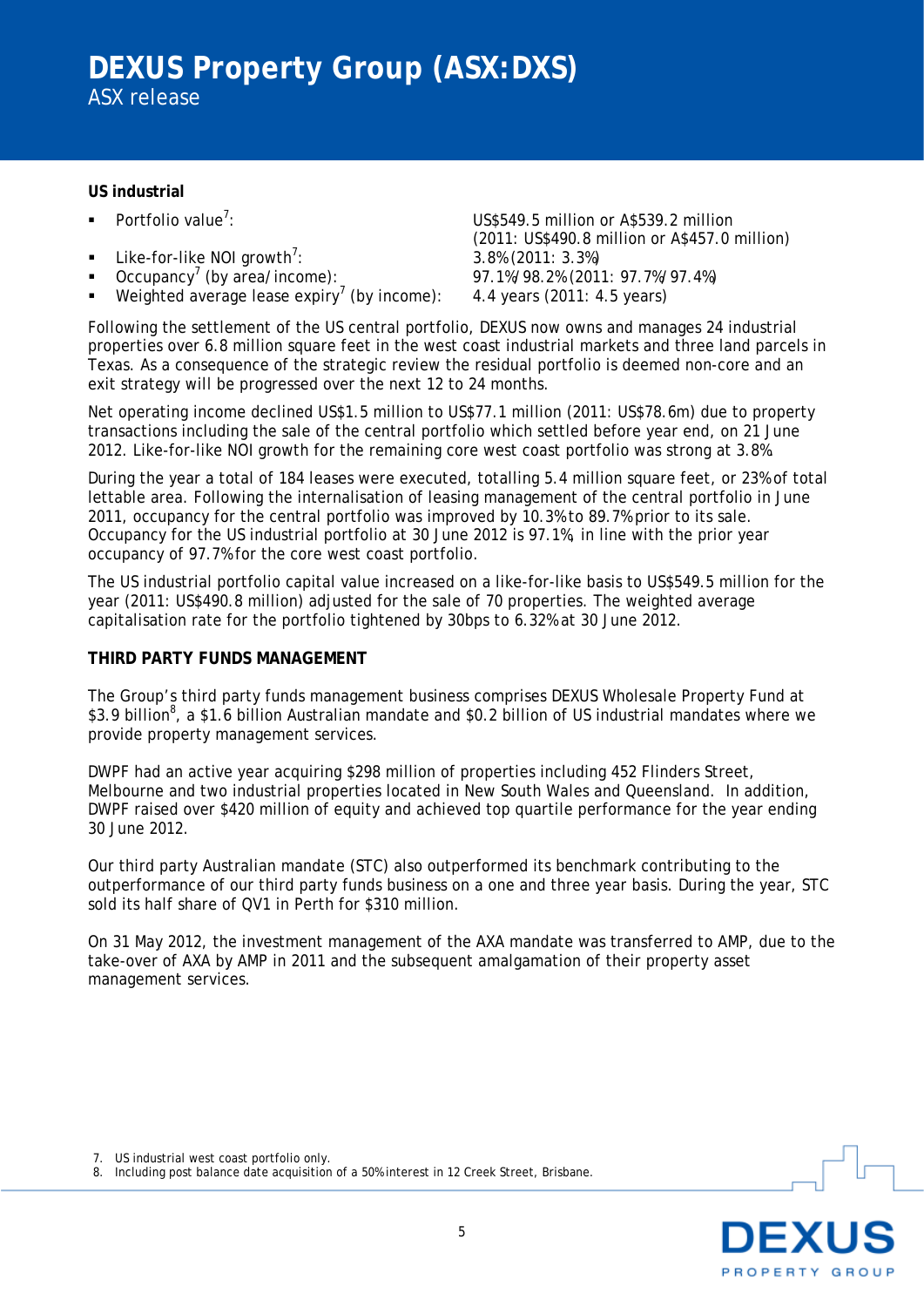### **New capital partnership with leading global pension fund**

Over the past year we have been focused on securing new third party partnerships with like-minded investors. The establishment of a new partnership with the National Pension Service of Korea (NPS) co-investing alongside DEXUS in a selection of industrial properties is an exciting outcome.

The initial portfolio of \$360 million includes 50% ownership of 13 industrial properties at the Quarry in Greystanes, Sydney, the DEXUS Industrial Estate in Laverton North, Melbourne and the Target facility at Altona, Melbourne.

This long-term partnership has the potential to more than double over a five year period, with NPS having the option to partner in 50% of the future development pipeline at the Quarry and Laverton at the prevailing market value.

In addition to securing a capital partner for future development at these estates, the partnership provides an enhanced return on equity with fee income at both the property and partnership level, and further diversifies capital sources.

### **CORPORATE RESPONSIBILITY & SUSTAINABILITY**

DEXUS continues to deliver improvements in resource consumption and progress our NABERS Energy upgrade program. The NABERS Energy upgrade program across the office portfolio, which involved \$31 million of capital expenditure, is now complete and on track to increase the average portfolio rating to 4.5 stars by the end of 2012. At 30 June 2012, our office portfolio was rated an average 3.9 star NABERS Energy rating.

The Group's 6 Star Green Star design rated development at 1 Bligh Street achieved a 6 Star As Built rating during the year.

Consistent with our commitment to operating sustainably we achieved carbon neutral certification in our head office operations for the second consecutive year, through the purchase of verified carbon offsets for our emissions and other specific initiatives.

#### **STRATEGIC REVIEW**

DEXUS today announced the outcomes of its strategic review, which capitalises on the Group's key competitive strengths and takes advantage of opportunities both within the Australian real estate sector and internal to the Group.

Darren Steinberg said: "Success for DEXUS is driven around the achievement of leadership in three key areas: capability, access to capital and operational scale. We have a clear roadmap of execution and we are confident that progressive achievements in these three areas will deliver a clear competitive advantage for DEXUS that will be hard to replicate."

DEXUS's revised strategy is focused on the delivery of superior risk-adjusted returns for investors, through investment in high quality Australian real estate, primarily comprising CBD office buildings. The Group will achieve this by:

- Being the leading owner and manager of Australian office
- Having the best people, strongest tenant relationships and most efficient systems
- Being the wholesale partner of choice in Australian office, industrial and retail
- Actively managing capital and risk in a prudent and disciplined manner

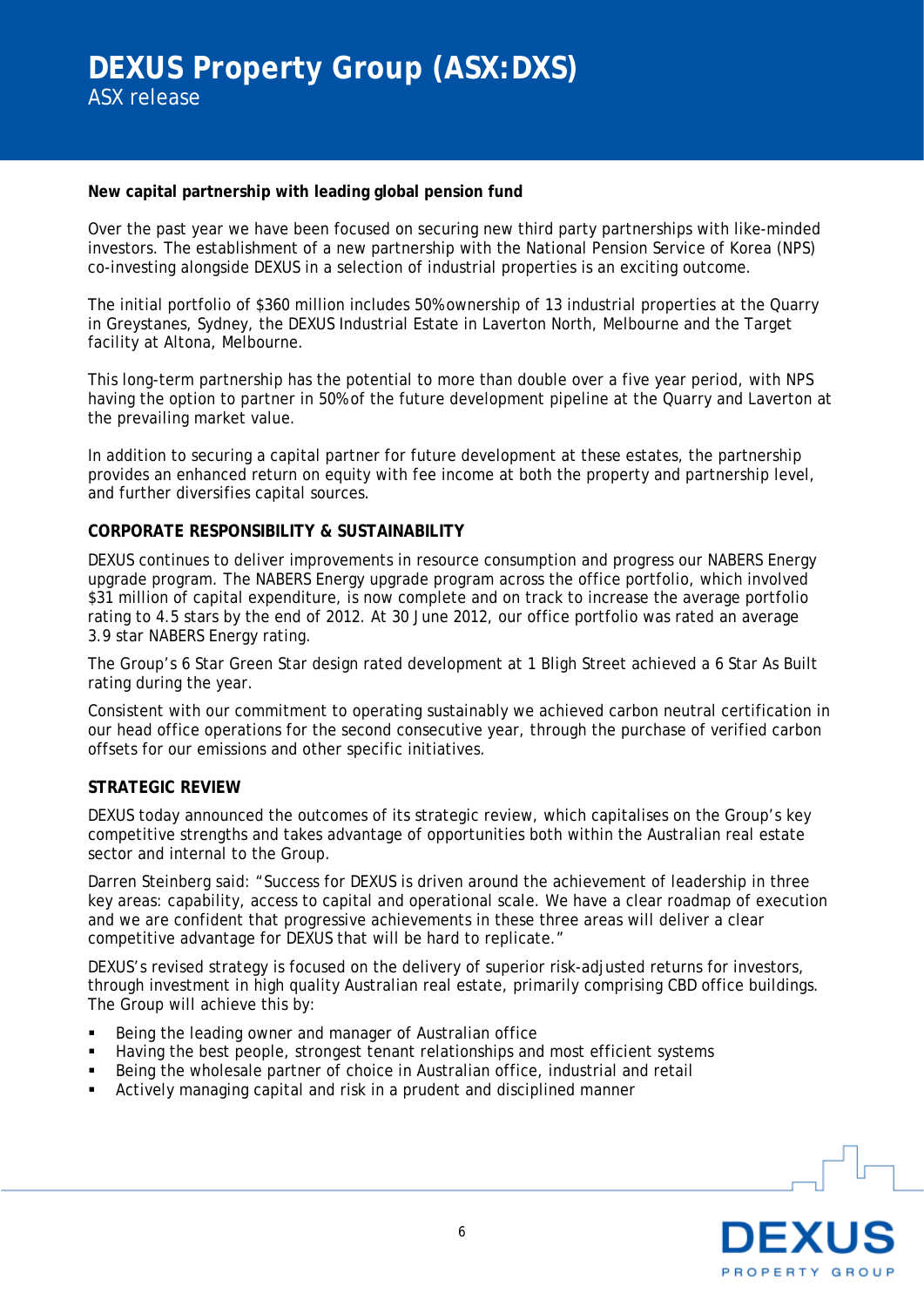The Group will continue to have an office and industrial oriented platform and will grow primarily through its third party funds management business and an increased office exposure.

The strategic review identified that the Group's offshore exposure is considered non-core and DEXUS will concentrate on its core Australian office and industrial markets. An offshore exit strategy will be progressed that is focused on maximising returns for investors over the next 12 to 24 months.

Darren Steinberg said: "Our people are instrumental to the success of the Group and we will embed a culture of service excellence and high performance with the objective that our people will be recognised for their property expertise, institutional rigour and entrepreneurial spirit."

#### **Refocusing the business and strengthening the platform**

The first phase of execution involves re-focusing the business and strengthening the platform for growth and performance. During the year ended 30 June 2012, and as a part of the strategic review, several strategic initiatives have been executed including:

- Sale of the US central portfolio
- Commencement of an on-market securities buy-back
- **Announcement of the revised distribution policy**
- **IMPLEM** Implementation of a business restructure and associated management changes
- Announcement of a revised remuneration framework in August 2012

Darren Steinberg said "We have established solid momentum in implementing the strategy through the achievement of a number of initiatives in the past six months. This included the business restructure that was implemented in May this year to support the execution of our revised strategy and future plans. These business changes are aimed at improving the operational effectiveness of the Group."

Group financial and operational targets to measure success in delivering on the revised strategy have been set and include FFO growth per security of 3-5% per annum and return on equity of 9-10% per annum, through the cycle. As property is a long-term investment, a long-term objective of top quartile performance relative to peer group for total security holder return has also been set.

### **MARKET OUTLOOK**

#### **Investment climate**

Global economic uncertainty continued during FY12 with European debt concerns and volatility in global and domestic share markets, resulting in another challenging year for Australian property markets.

While the global economic outlook remains uncertain, Australia is well placed with an unemployment rate currently of 5.2% and the capacity for fiscal and monetary policy easing if required. In recent months employment growth has weakened and consequently tenant demand for space is expected to remain soft in FY13, after which we expect easing monetary policy to stimulate a cyclical improvement in activity.

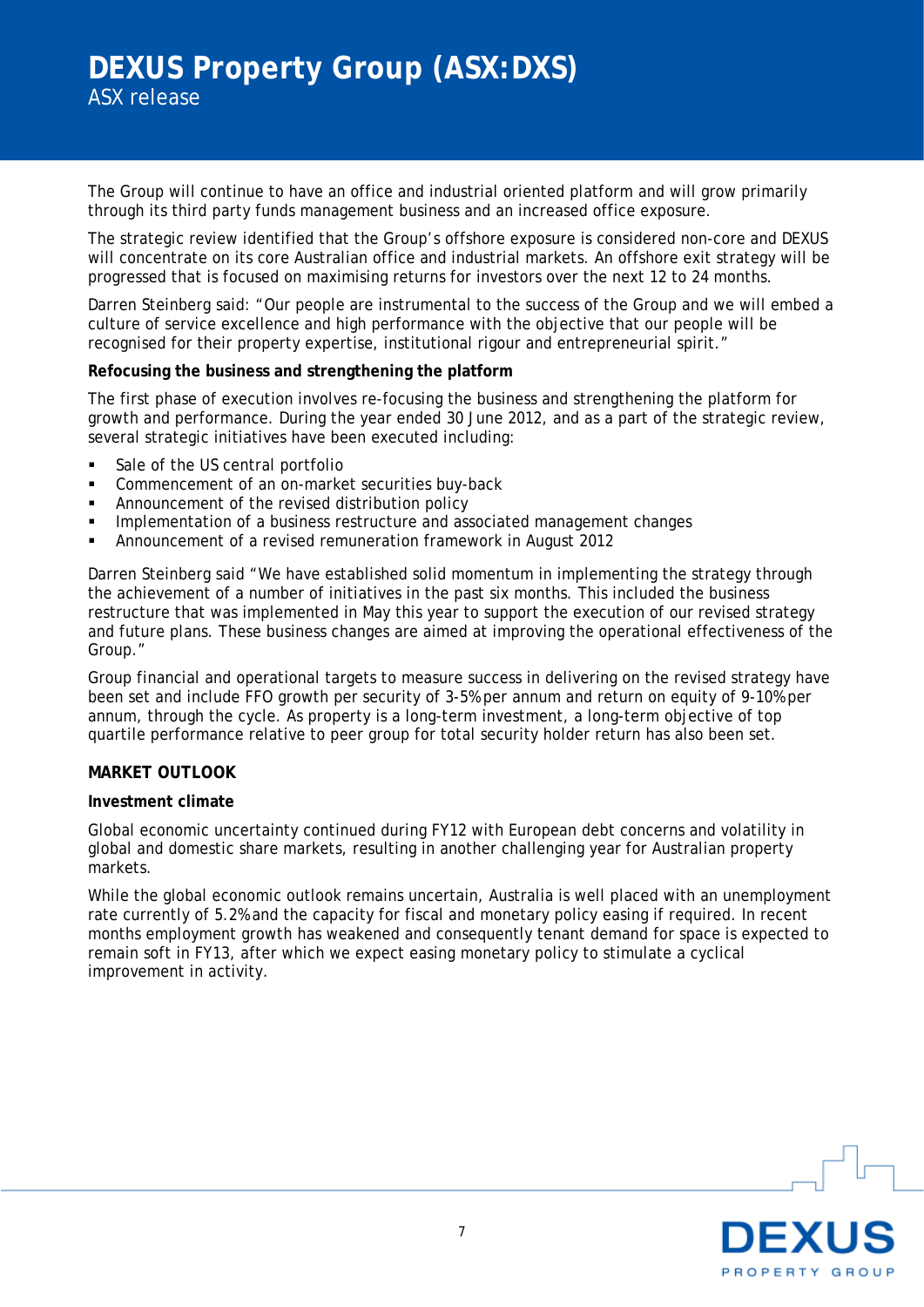## **Australian office markets**

The Australian office markets are expected to experience cyclically slow tenant demand in FY13, improving in FY14. This improvement is expected to be driven by increased business confidence and the positive influence of lower interest rates on employment growth.

In Sydney, which is DEXUS's largest office portfolio, tenant demand for space remains subdued and we anticipate that this will continue for the next 18 months with incentives expected to remain elevated. Supply will remain below average over the next two years, rising to above average levels in 2015-2016 as the first office buildings in the Barangaroo precinct are completed. As with any significant new addition to supply, the development at Barangaroo will contribute to a more competitive leasing market. However, we believe that DEXUS's office exposure in the western corridor will benefit from the additional infrastructure and amenities that will be created for the project and its surroundings. Furthermore, as the development is pitched at higher than average rents, there will be a flow-on benefit to quality properties in the area, including DEXUS's 30 The Bond and 1 Margaret Street Sydney properties, with likely increased rents and valuations as a result.

In Melbourne, tenant demand has weakened and is expected to remain subdued over the next 12 months, due to low levels of employment growth. Adding to this is the ongoing construction of significant new supply, which is likely to result in vacancy rates rising in FY14. The availability of backfill space is expected to keep incentives elevated, which may result in new projects being delayed until the next cycle.

In Brisbane, tenant demand is expected to ease off the highs of last year but remain positive, due to continued employment growth driven in part by the resources and business service sectors. There is little new supply under construction at present, so the market vacancy rate should tighten further in FY13.

In Perth, although tenant demand is expected to weaken from the current strong levels due to lower commodity prices and slowing resource investment, it should still remain positive. A lack of new supply in the next two years will result in the market vacancy rate remaining low until FY15 at which point new supply may begin to enter the market.

#### **Australian industrial markets**

In recent months, demand for prime industrial space has been subdued, in line with weak business confidence. This is expected to continue in FY13, but conditions are expected to improve in FY14 as easing monetary policy has a positive influence on retail sales and imports. A forecast 30% to 40% increase in import volumes over the next five years should also help to improve demand. For example imports in New South Wales are forecast to grow by 6.2% per annum over the next five years, driving demand for warehousing and distribution space.

In Sydney, there is a declining trend in vacant prime space in key sub-markets, mainly due to a supply of new industrial space remaining below the 10-year average. In some areas the supply of quality prime space is unlikely to satisfy the expected demand, resulting in a level of speculative development in some areas.

In Melbourne, although take-up has been below the 10 year average over the last few years the major markets continue to have low levels of supply. Consequently, the level of prime space available for lease in key sub-markets has declined. Conditions are expected to be subdued in FY13 before improving in line with economic activity.

In Brisbane, take up has been mainly through renewals rather than pre-lease activity. Market vacancy for existing prime space is falling, due to below average levels of new supply throughout the market. Supply is constrained for larger industrial facilities, which is resulting in some speculative development.

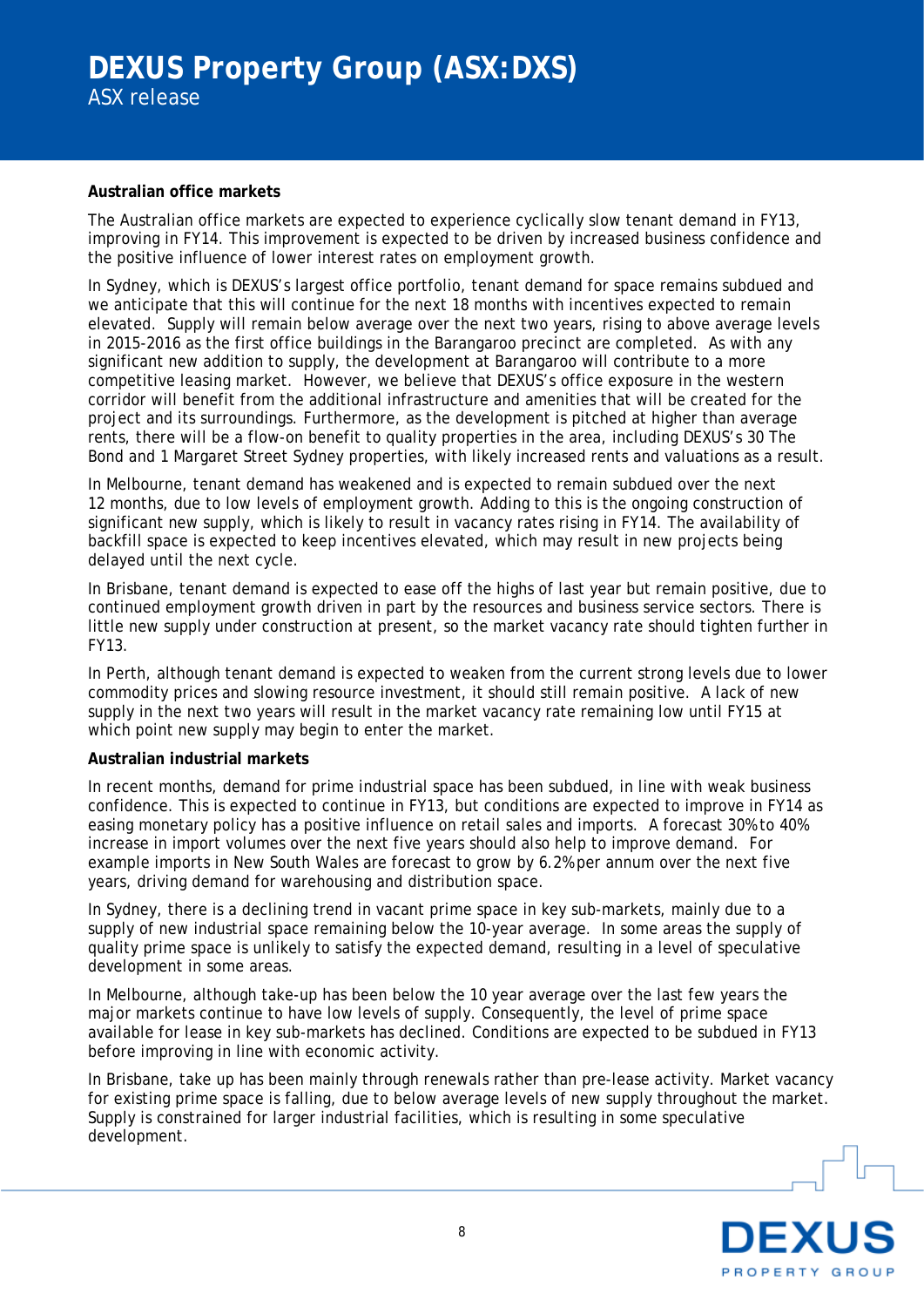#### **SUMMARY**

Darren Steinberg said: "As we enter the new financial year with a refocused strategy, execution momentum has been established. We are fortunate to be one of the best positioned A-REITs and it is an exciting time for the team at DEXUS as we work together in refocusing the business and building on our strengths to achieve our vision of being globally recognised as Australia's leading real estate company with market leadership in office."

"Barring unforeseen changes to operating conditions, our guidance<sup>9</sup> for earnings or FFO for the year ending 30 June 2013 is 7.75 cents per security, a 1.3% increase over FY12 and a like-for-like increase of 5.2% excluding the sale of the US central portfolio. As a result of our revised payout policy we are targeting a payout ratio of 75% for FY13, and distributions are expected to grow 8.4% to 5.8 cents per security for the year ending 30 June 2013."

For further information please contact:

| <b>Investor Relations</b> |                                                                  | <b>Media Relations</b> |                                                                  |
|---------------------------|------------------------------------------------------------------|------------------------|------------------------------------------------------------------|
| David Yates               | $T: +61290171424$<br>M: 0418 861 047<br>E: david.yates@dexus.com | Emma Parry             | T: +61 2 9017 1133<br>M: 0421 000 329<br>E: emma.parry@dexus.com |

#### **About DEXUS Property Group**

DEXUS's vision is to be globally recognised as the leading real estate company in Australia, with market leadership in office, and has \$13 billion of assets under management. DEXUS invests in high quality Australian office and industrial properties and, on behalf of third party clients, is a leading manager and developer of industrial properties and shopping centres in key markets. The Group's stock market trading code is DXS and more than 18,000 investors from 15 countries invest in the Group. At DEXUS we pride ourselves on the quality of our properties and people, delivering world-class, sustainable workspaces and service excellence to our tenants and delivering enhanced returns to our investors. DEXUS is committed to being a market leader in Corporate Responsibility and Sustainability. **www.dexus.com**

DEXUS Funds Management Ltd ABN 24 060 920 783, AFSL 238163, as Responsible Entity for DEXUS Property Group (ASX: DXS)

9. Assumptions include: delivering 2% like-for-like NOI growth in office portfolio, \$5m in trading profits, cost of debt remaining at 6.1% and excluding impacts of further on-market buy-back.

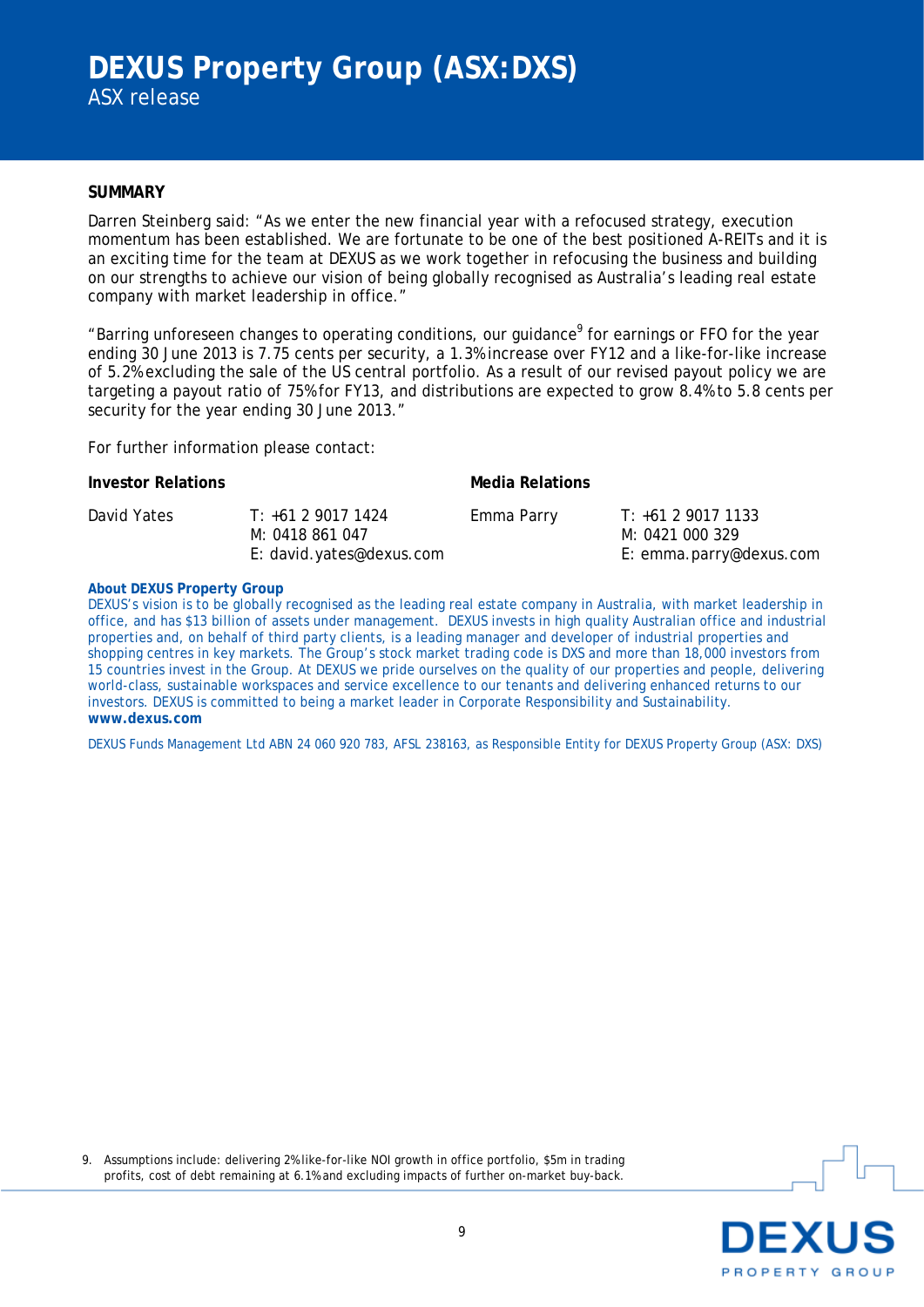## **APPENDIX 1**

### **Impact of acquisitions on key metrics**

|                                | Pre acquisitions | Post acquisitions |
|--------------------------------|------------------|-------------------|
|                                | 30 June 2012     | Pro-forma         |
| Office occupancy (% by area)   | 97.1             | 96.4              |
| Office occupancy (% by income) | 96.8             | 96.2              |
| Office WALE (years)            | 4.9              | 4.9               |
| Gearing (%)                    | 27.2             | 29.2 <sup>1</sup> |

1. Excluding impact of NPS partnership.

## **50 Carrington Street, Sydney**

|                               | As at 16 August 2012                           |
|-------------------------------|------------------------------------------------|
| Acquisition price             | \$58.5m                                        |
| Lettable area (sqm)           | 11,292                                         |
| Acquisition rate per sqm (\$) | 5,180                                          |
| Initial yield (%)             | 5.2                                            |
| Capitalisation rate (%)       | 8.0                                            |
| IRR $(3 \text{ year})$ $(\%)$ | 11.2                                           |
| Occupancy (% by area)         | 61.3                                           |
| Occupancy (% by income)       | 62.3                                           |
| WALE (years by income)        | 2.2                                            |
| NABERS Energy rating (stars)  | 3.0                                            |
| NABERS Water rating (stars)   | not rated                                      |
| Major tenants                 | Retail Employees Superannuation Trust 1,637sqm |
|                               | Watson Mangioni 1,484sqm                       |